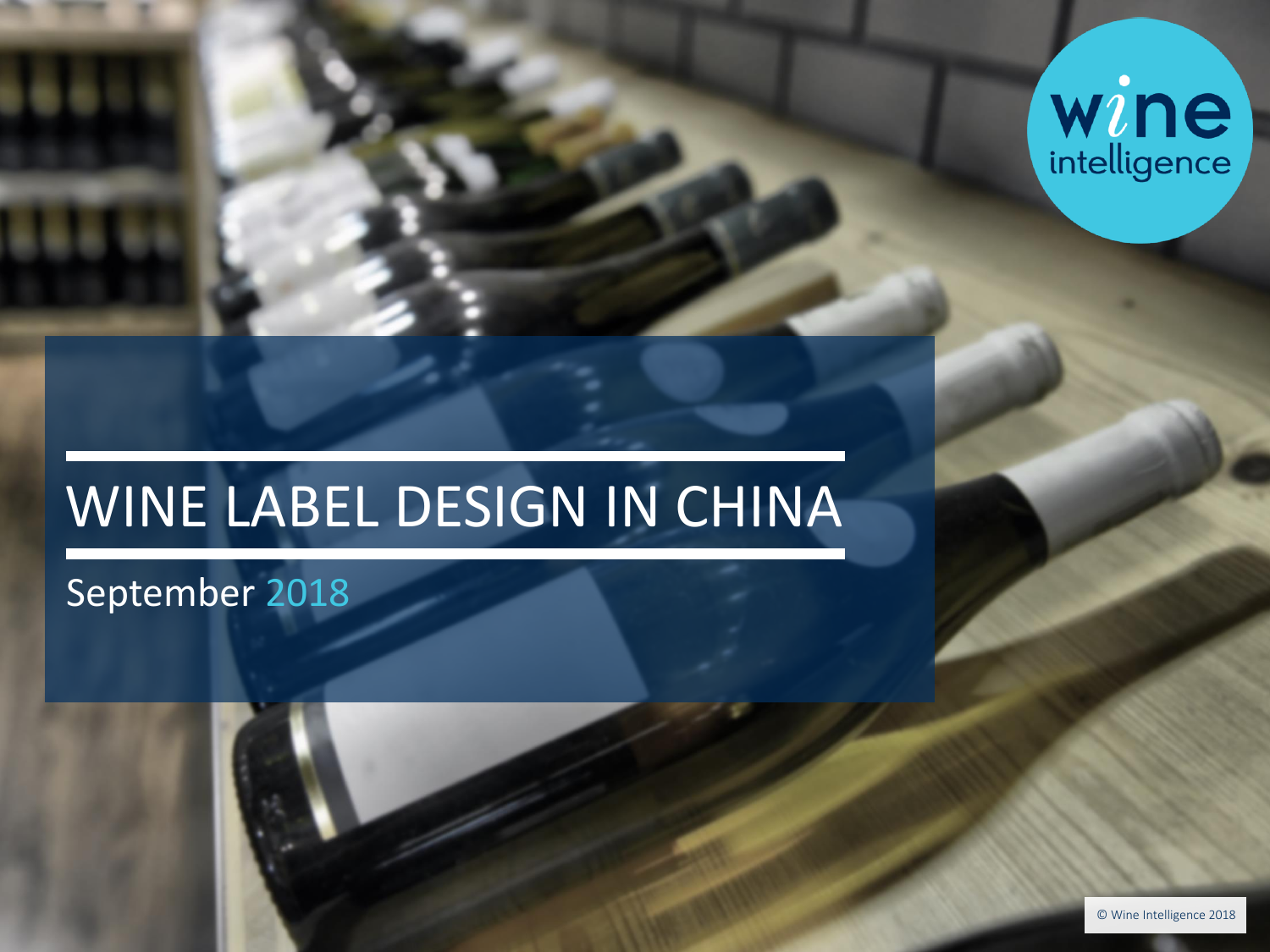# Wine Label Design in China2018

Report overview



### The Wine Label Design in China 2018 report includes:

- A 55-page PowerPoint report with the latest information regarding consumer attitudes and behaviours to label designs in the UK, supported by:
	- Wine Intelligence Vinitrac<sup>®</sup>
	- **■** Wine Intelligence market experience





intelligence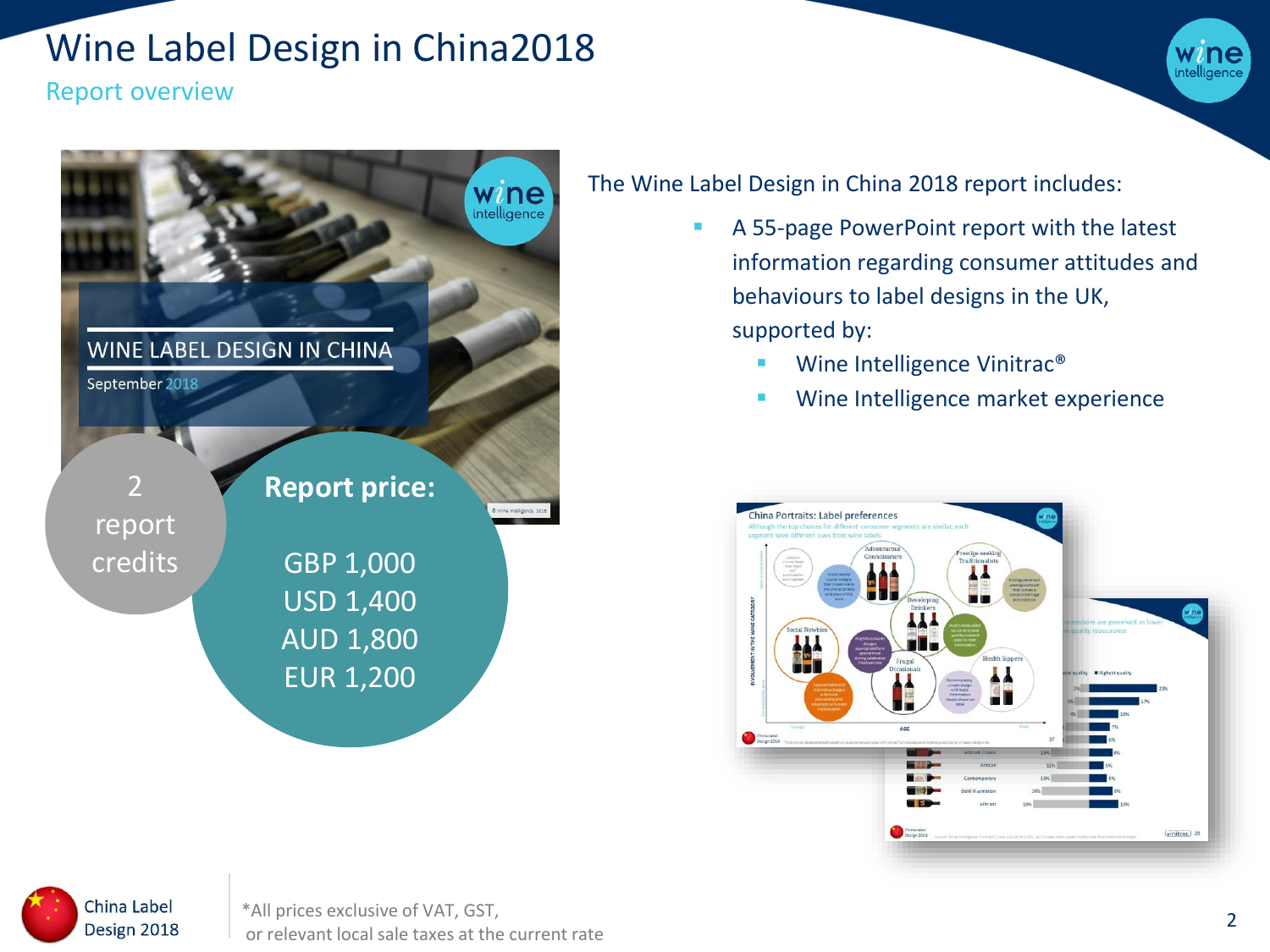# Contents page



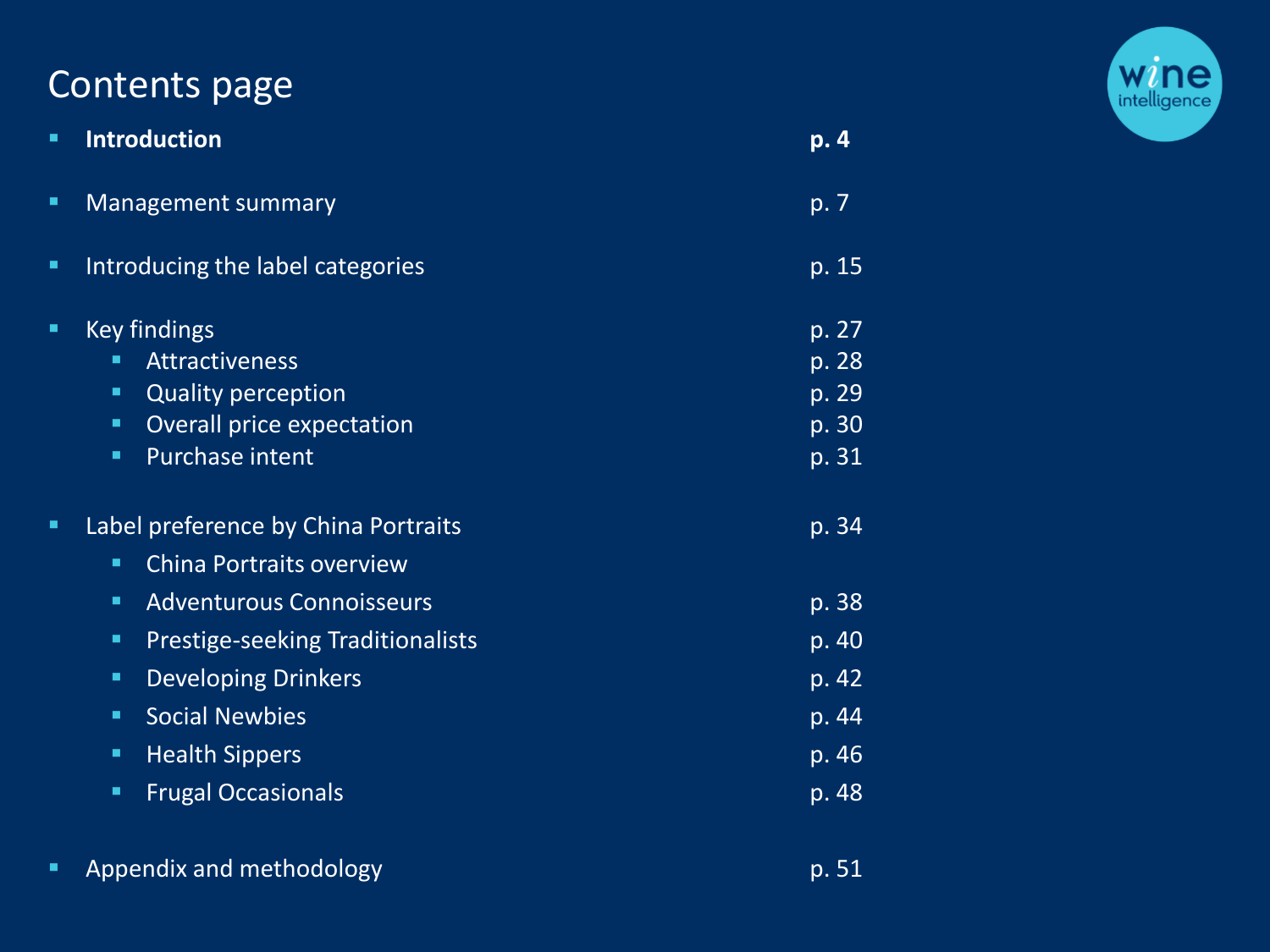# Introduction



As a quantitative researcher (also born and raised in China), I'm inclined to believe things are much easier when measured in numbers. Why waste time describing the taste of a really good bottle of wine, for instance? In China, some consumers simply say: "It was a 20,000yuan bottle of wine" and the job is done, so everyone can get on with generating GDP.

About five years ago, some people in China started to adopt a quantitative approach to describe appearance. A new Chinese word 颜值 (*yanzhi*) suddenly became viral on the internet and it's still widely used today. It literally means "face index", a mark on the scale of how pleasing a face looks. When someone is good looking, his or her *yanzhi* is high. If someone has face that stops traffic, his or her *yanzhi* is "off the charts".

We are often told not to judge a book by its cover. It is clearly not the case in China where "face" (面子) is the key to the Chinese spirit. In the Chinese language, a face can not only be "saved" and "lost", but also be "granted", "fought for" and "presented as a gift". When it comes to wine, can consumer perception (of quality and price) and purchase decision be influenced by a label's *yanzhi*?

The purpose of this report is to investigate the appeal of commonly found and "up-and-coming" label categories in the Chinese market, to see which connect best with different consumers and for different occasions. First, we conducted extensive secondary research and sorted a large number of wine labels found in the Chinese market into categories deemed to have similarities. Wine label design specialist, Amphora, then helped us develop ten labels that best demonstrate the core defining features of each label category: 'Vineyard Stately', 'Traditional Prestigious', 'Prestigious', 'Classic', 'Simple Elegant', Contemporary', 'Artisan', Vibrant Classic', 'Vibrant' and 'Bold Illustration'. These ten labels were tested in Vinitrac® China online survey with 1,000 Chinese urban upper-middle class imported wine drinkers. The results of our research can be examined through the lens of brand positioning, in terms of performance (attractiveness, perceived quality and expected price) versus purchase intent for different occasions (relaxing drink at home, celebration and gifting).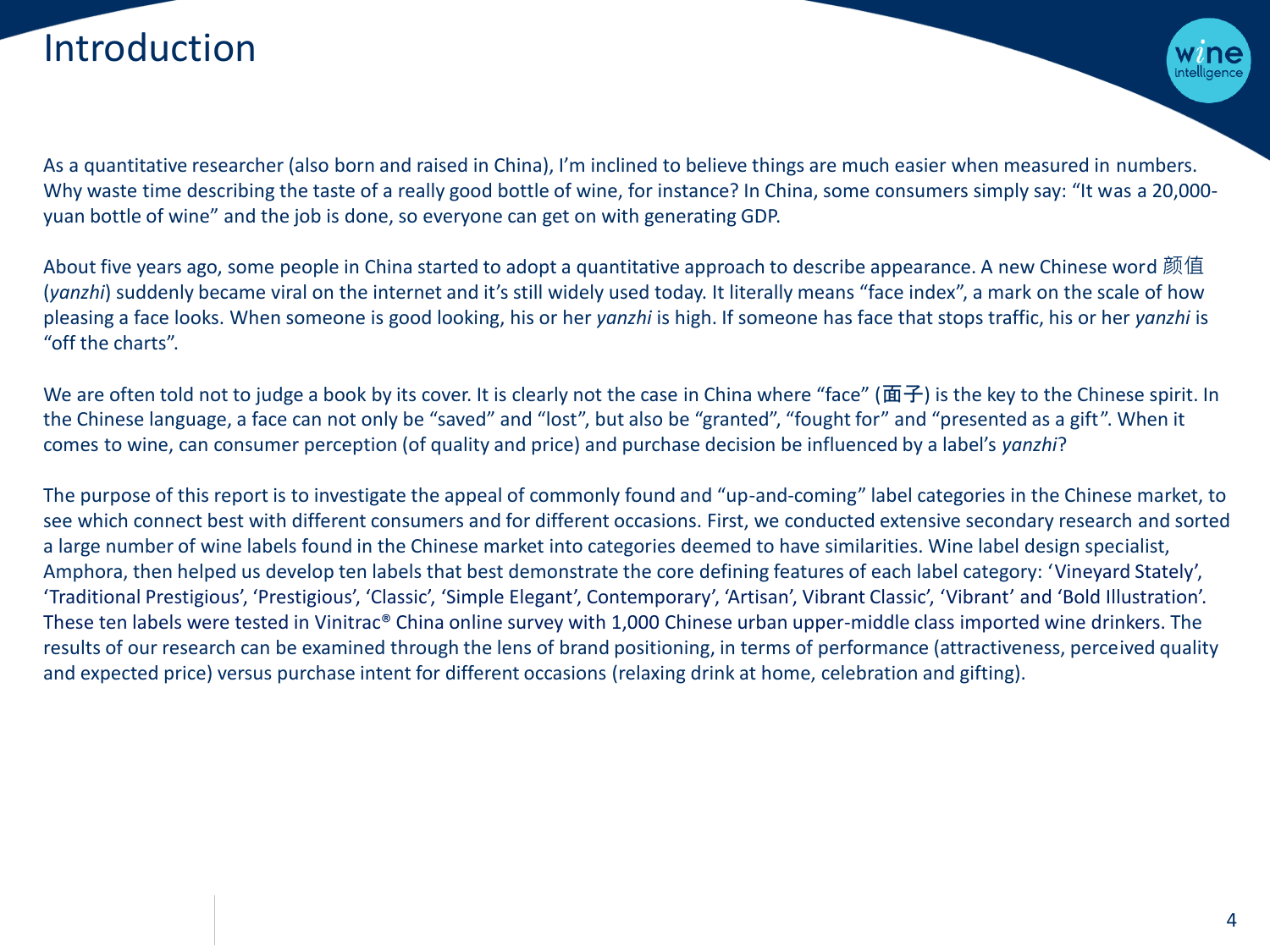# Introduction

Wine labels representative of the conventions of the wine category perform the best for all measures. The best performing label category, 'Traditional Prestigious' is a highly detail-oriented label. The striking use of red and gold colours and the château / heraldry imagery against a neutral background conveys a sense of heritage and long winemaking tradition. This combination translates into high expectations of quality and price, and high purchase intent across informal and formal occasions.

Eclectic, brightly coloured designs that are far from the conventions of the category are rated as the least attractive labels with lowest quality. However, drilling down deeper into the data, we find that not all hope is lost for these unconventional labels. 'Bold Illustration' and 'Vibrant' labels featuring eye-catching, vibrant illustrations are more likely to be purchased for informal occasions and gifting than simple labels with minimal design. Distinctive labels connect best with Social Newbies (the youngest cohort of the wine drinking population) and Adventurous Connoisseurs who are more experimental in their choice and seek individualism and excitement from the category.

So, what can be taken away from the report?

- Chinese consumers still expect higher quality and price from the conventional labels with quality reassurance cues, with 'Traditional Prestigious' and 'Vineyard Stately' leading for attractiveness, quality perception, price expectation and purchase intent measures
- Labels with vibrant colours and less conventional designs are perceived as less attractive and lower quality, yet more likely to be purchased for more 'public' gifting and celebration occasions
- Labels that appear to consumers as more 'neutral', especially 'Classic' and 'Contemporary', which lack distinctiveness and quality reassurance cues, have limited appeal and are less likely to be purchased
- Heavy use of red colour (as in 'Vineyard Classic') does not always win in China, unless it's specifically for celebratory and festive occasions



Chuan Zhou Research Director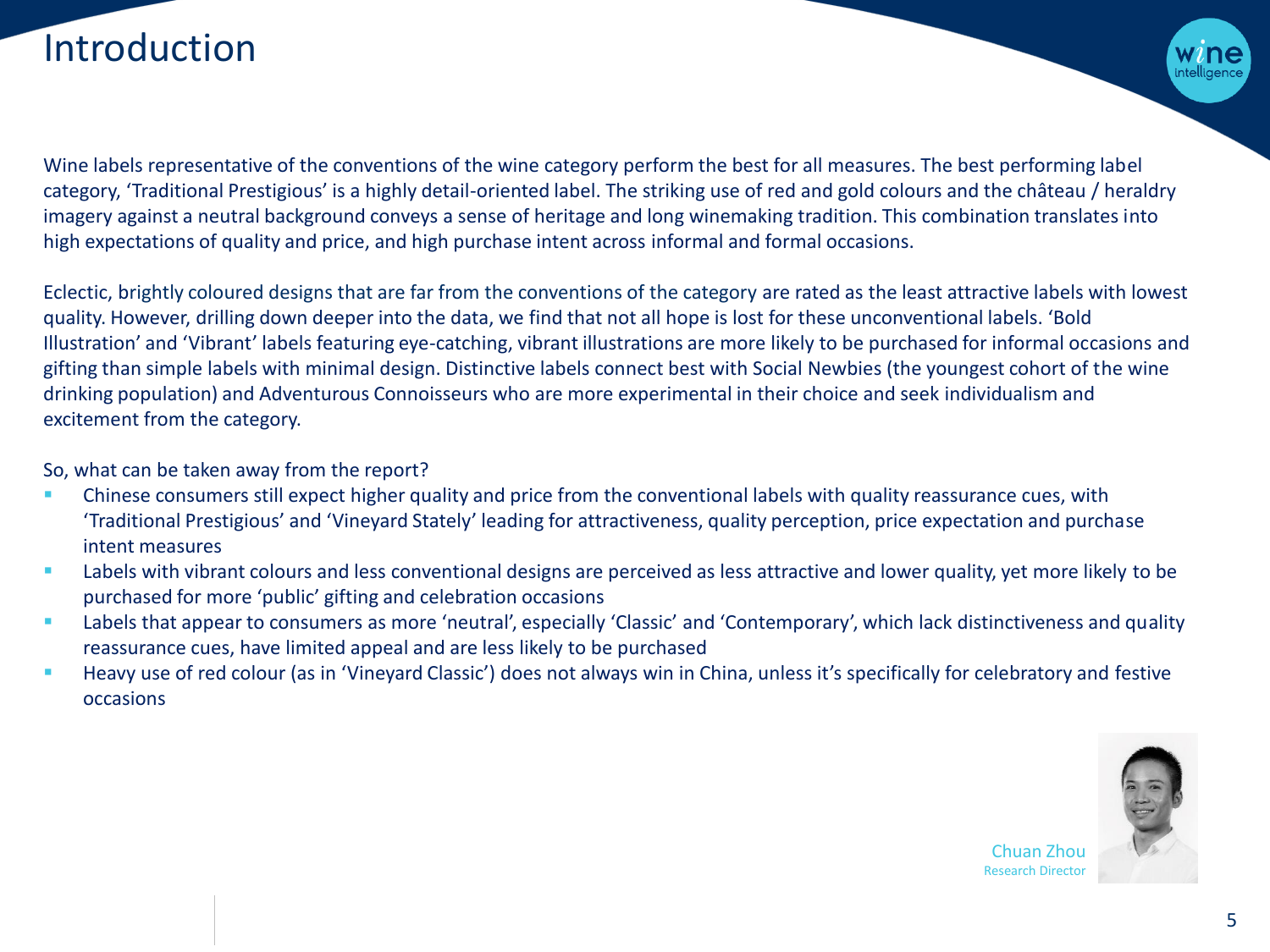# Wine label categories in the Chinese market

### Key findings





### **CHINESE CONSUMERS STILL EXPECT HIGHER QUALITY AND PRICE FROM THE CONVENTIONAL LABELS WITH QUALITY REASSURANCE CUES**

- 'Traditional Prestigious' and 'Vineyard Stately' lead for attractiveness, quality perception, price expectation and purchase intent measures
- Sold Illustration' and 'Vibrant' are perceived to be the least attractive labels with lowest quality



### **LABELS WITH VIBRANT COLOURS AND LESS CONVENTIONAL DESIGNS ARE MORE LIKELY TO BE PURCHASED FOR MORE 'PUBLIC' GIFTING AND CELEBRATION OCCASIONS**

- 'Bold Illustration' and 'Vibrant' are ranked 4th and 5th in terms of purchase intent for gifting occasion
- 'Vibrant Classic', with bold use of red colour, is ranked 2nd for purchase intent for celebrations

**3**

**4**

### **LABELS WHICH APPEAR TO CONSUMERS AS MORE 'NEUTRAL', ESPECIALLY 'CLASSIC' AND 'CONTEMPORARY', WHICH LACK DISTINCTIVENESS AND QUALITY REASSURANCE CUES HAVE LIMITED APPEAL AND ARE LESS LIKELY TO BE PURCHASED**

- Purchase occasions for 'Simple Elegant' and 'Classic' labels are limited to everyday drinking at home
- 'Contemporary' has the lowest overall purchase intent among all labels tested

### **THE USE OF RED COLOUR ON WINE LABELS IS ONLY RELEVANT FOR CELEBRATION AND GIFTING OCCASIONS**

- When tested in two versions (red and yellow), both 'Vibrant Classic' labels have similar quality perception and purchase intent for relaxing drink at home
- However, the red label is perceived to be more attractive than the yellow label, with a higher expected price (not statistically significant), and is much more likely to be purchased for celebration and gifting

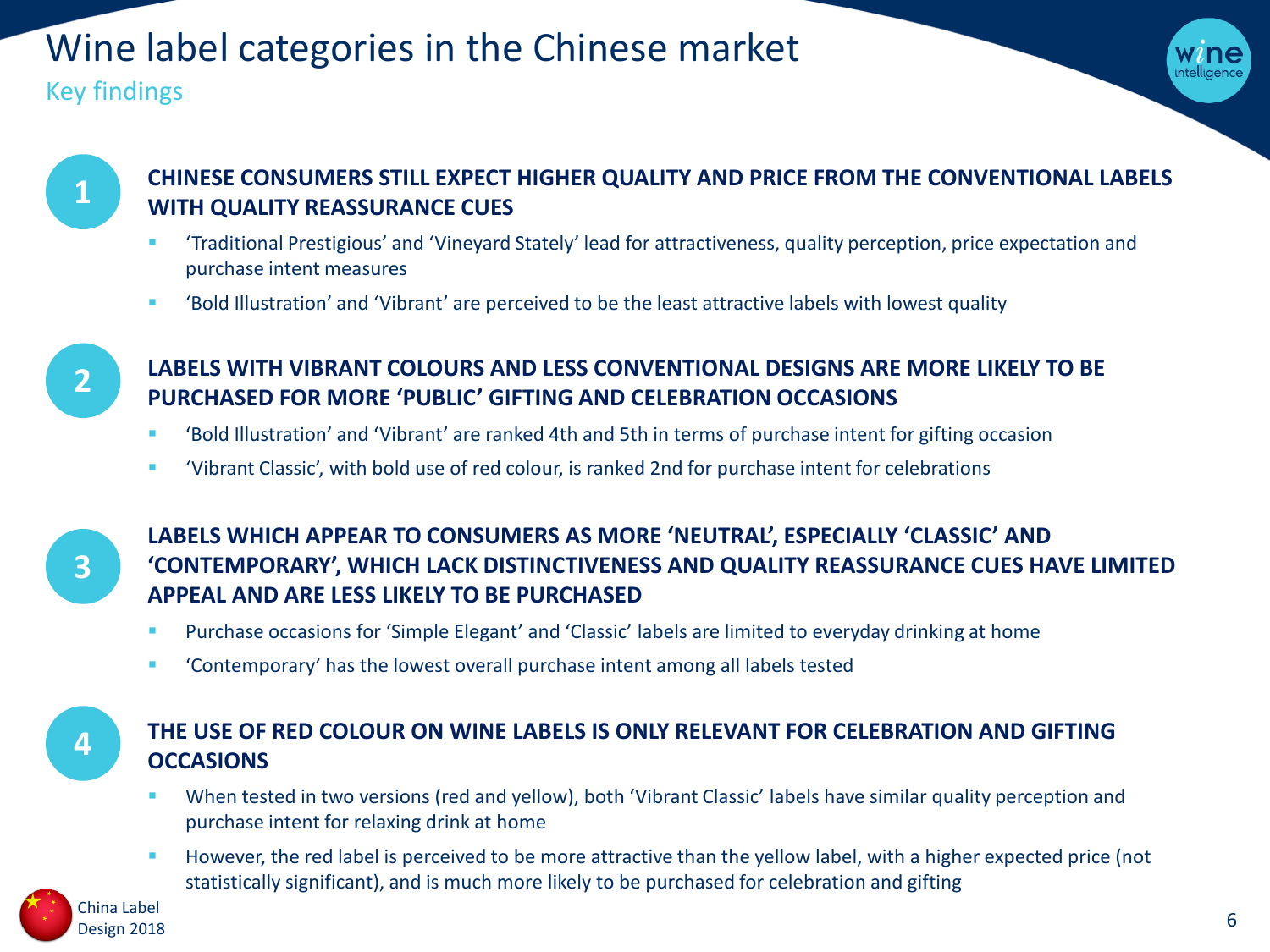# Vinitrac® methodology



- Data collection:
	- The data for this report was collected in July 2018
	- Data was gathered via Wine Intelligence's Vinitrac<sup>®</sup> China online survey and is representative of all Chinese urban upper-middle class imported wine drinkers
	- **EXECUTE: Sampling: quotas / stratified**
- Screening criteria:
	- Respondents were required to drink wine at least once per month, to drink at least red, white or rosé wine and to buy wine in the trade and/or in the trade
- Data processing:
	- **EXEDENT** Invalid responses (those who completed the survey too quickly, or who "straight-lined" through selected questions) were removed from the sample
	- **EXTER 1** The survey was post-weighted in terms of age, gender and income
- Sample distribution:
	- **The distribution of the sample is shown in the table:**

| <b>China</b> |                               |               |
|--------------|-------------------------------|---------------|
|              |                               | <b>Jul-18</b> |
| Gender       | Sample size=                  | 1000          |
|              | <b>Male</b>                   | 53%           |
|              | Female                        | 47%           |
|              | Total                         | 100%          |
| Age          | $18 - 24$                     | 8%            |
|              | $25 - 29$                     | 25%           |
|              | 30-34                         | 17%           |
|              | 35-39                         | 12%           |
|              | 40-44                         | 15%           |
|              | 45-49                         | 13%           |
|              | 50-54                         | 8%            |
|              | Total                         | 100%          |
|              | Household Less than RMB 8,000 | 19%           |
| income       | RMB 8,000-9,999               | 25%           |
|              | RMB 10,000-14,999             | 35%           |
|              | <b>RMB 15,000 or above</b>    | 21%           |
|              | Total                         | 100%          |

Source: Wine Intelligence, Vinitrac® China, July'18 (n=1,000), all Chinese urban upper-middle class imported wine drinkers



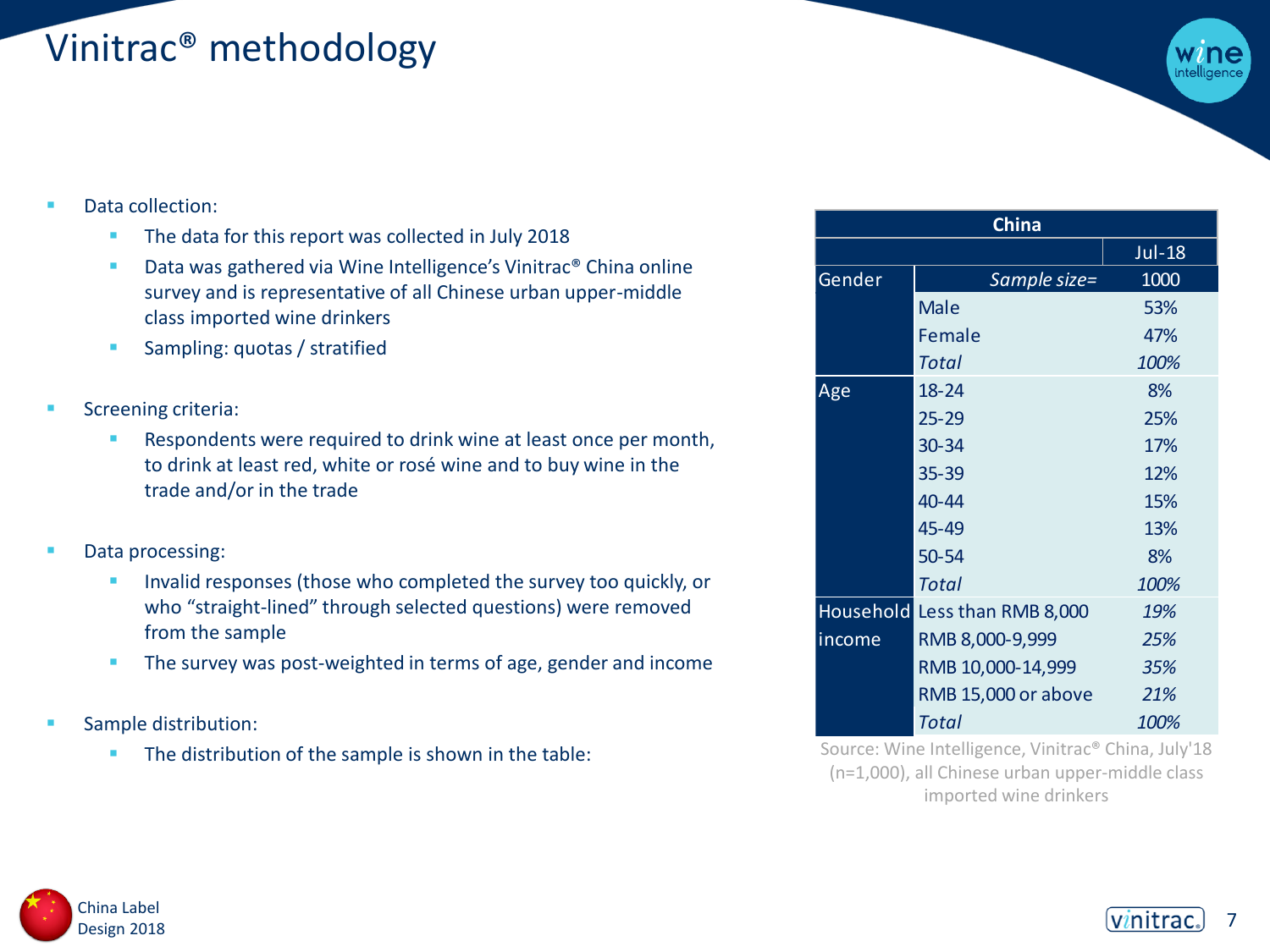# Research methodology:

Vinitrac®



## How does Vinitrac® work?

### **1) Defining the right samples:**

▪ Wine Intelligence, with the support of global research companies (e.g. TNS, YouGov), regularly runs calibration studies in each market in order to define demographic specifications of the wine consumers and the size of the market (i.e. penetration of wine consumption)

#### **2) Running the online survey:**

- **·** Invitations to participate in an online survey programmed by Wine Intelligence are then distributed to residents in each market
- Respondents are directed to a URL address, which provides access to the online survey
- **E** Based on given criteria (e.g. age, beverage, frequency of wine consumption) respondents will either proceed or screen out of the survey
- Wine Intelligence monitors completed responses to build samples representative of the target markets' wine drinking population based on the most recent calibration study

### **3) Cleaning the data:**

- When a representative sample is logged, the survey is closed
- Wine Intelligence will then clean out all invalid data points (e.g. those who sped through the survey or gave inconsistent answers to selected questions) and weight the data in order to ensure representability